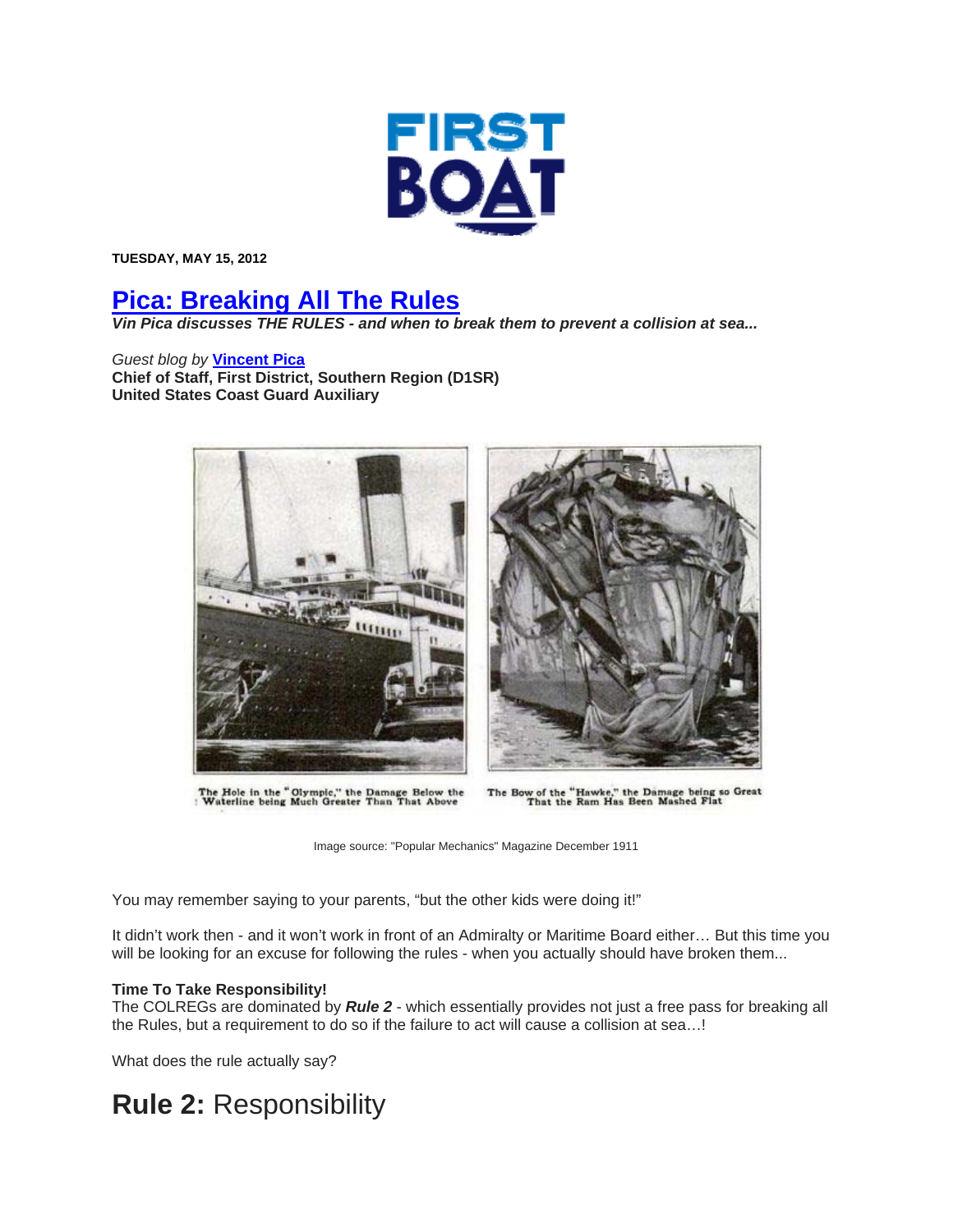(a) Nothing in these Rules shall exonerate any vessel, or the owner, master, or crew thereof, from the consequences of any neglect to comply with these Rules or of the neglect of any precaution which may be required by the ordinary practice of seamen, or by the special circumstances of the case.

(b) In construing and complying with these Rules due regard shall be had to all dangers of navigation and collision and to any special circumstances, including the limitations of the vessels involved, *which may make a departure from these Rules necessary to avoid immediate danger.*



Take a close look at 2(b) (emphasis mine). As I said, it is not just a free pass for breaking all the Rules but a requirement that we do so. It essentially makes 2(b) the most important Rule since it trumps all other Rules. It removes any argument that a participant in a collision is without fault since it obligates the vessel's master – or crew – to do everything possible to avoid a collision at sea. Note also that it speaks to the "limitations of the vessels involved" in the calculus of deciding whether to follow the Rules or to break them…

How do you know when to or what would be reasons to do so? What if "coming to starboard and going under the stern of a vessel crossing from your starboard side" would put you onto rocks or into the shallows? Does that mean it is OK to speed up and pass ahead? I wouldn't - ever! Just stop and let the skipper behind you deal with the new situation (he is the give-way vessel now - see last week's column.)

What about a circumstance when you are the stand-on vessel and another skipper on your port side has not indicated in any way that he recognizes that he is about to cross ahead of you? Should you speed ahead to ensure he passes behind you? I wouldn't - ever! You can stop or, if that is impossible under the circumstances, at least slow or even turn to starboard and try to run parallel to the offending skipper.

## **Sucked In!**

Under those circumstances, and the offending skipper is driving a "battle wagon" of a boat, be very wary of a little understood hydrodynamic effect of running parallel to a large vessel – suction!

The combination of the wide bow wave of the larger vessel, which spreads out from the bow and then collapses back towards the stern of the vessel, and his prop wash can draw you right into her. And you will look like the over-taking vessel…

If you think this is too far-fetched, there is a famous naval collision that speaks directly to this circumstance. It happened on September 20, 1911 and it involved the 882-foot ocean liner RMS Olympic and the 360-foot British man-o'-war HMS Hawke near the Isle of Wight.

Hawke saw Olympic on her port side but not reacting to signals and whistles so Hawke put the helm over hard to starboard to attempt to run parallel. Within seconds, the suction effect of the far larger RMS Olympic pulled the HMS Hawke into her. An official Board of Inquiry eventually found largely against Olympic but White Star, the owner of the RMS Olympic, countered that Hawke was at fault as the overtaking vessel and steered directly into her.